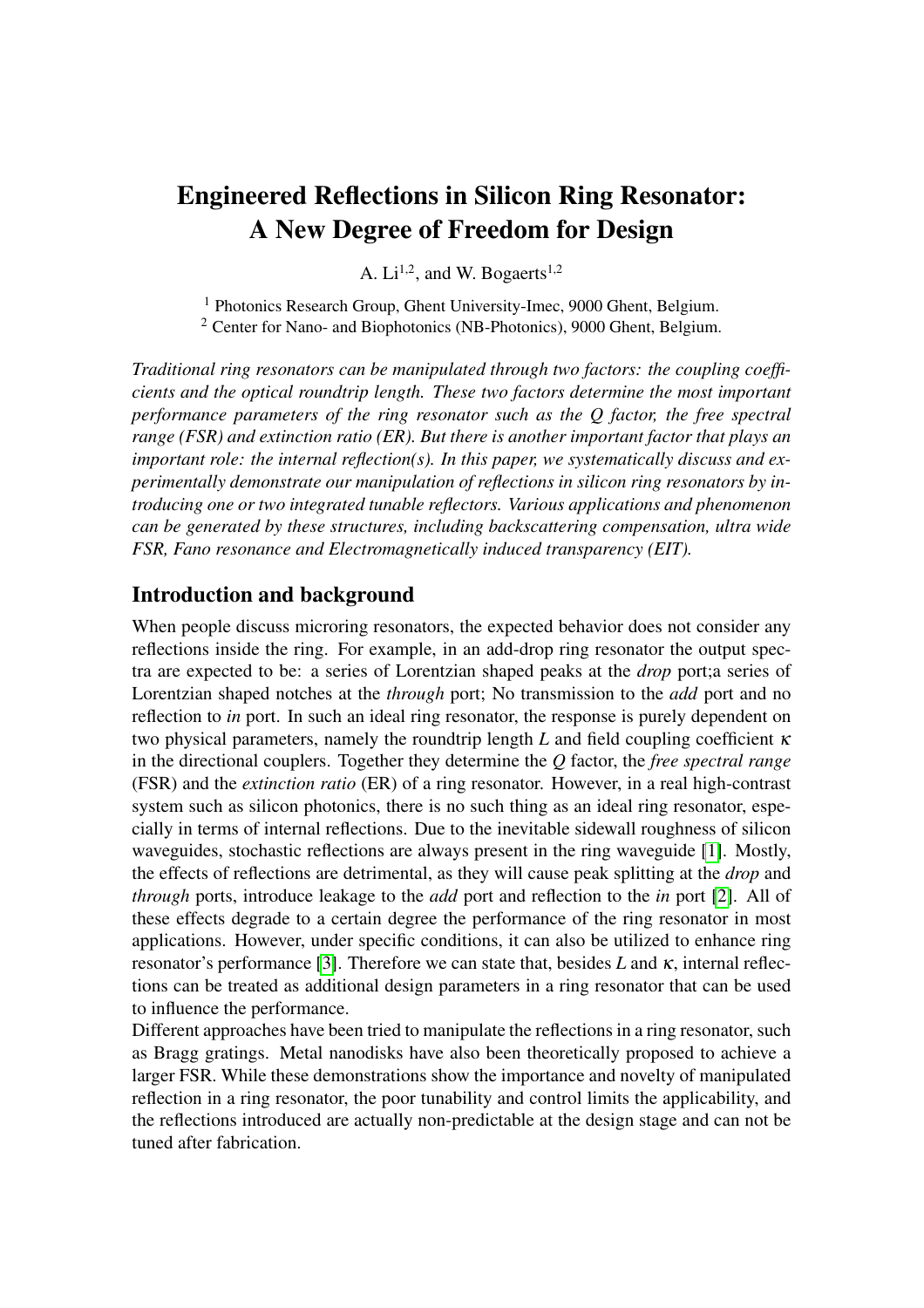<span id="page-1-0"></span>

Figure 1: Schematic for a ring with (a) one reflector and (b) two reflectors.

In this paper we propose and demonstrate our way of manipulating reflections in silicon ring resonators. We implement one or two tunable integrated reflectors inside the ring cavity and the reflectivity of such reflectors can be efficiently tuned over a wide range (from 0 to almost 100%) through thermo-optic phase shifters (heaters). This allowed us to observe very diverse phenomena and demonstrate different applications.

<span id="page-1-1"></span>

Figure 2: Simulation shows that  $\frac{\pi}{2}$  radians added to the phase shifter can generate a reflectivity change from 0 to 100% (a). Measurement proved 6 mW would lead to a 35 dB change in its reflectivity (b).

## Ring resonator with one reflector

The schematics of the device with one and two reflectors are shown in Fig. [1.](#page-1-0) The tunable reflector shown in purple is a loop-ended *Mach-Zenhder interferometer* (MZI), with a thermo-optic phase shifter in one arm. By adding only  $\frac{\pi}{2}$  radians to the phase shifter, its reflectivity can be changed from 0 to 100% as shown in Fig. [2](#page-1-1) [\[4\]](#page-3-3). The measurement result of this reflector confirms this: less than 6 mW tuning power can generate a 35 dB change in its reflectivity, also shown in Fig. [2.](#page-1-1) This broad tuning range enables various reflection conditions inside a ring resonator.

For the device with a single reflector, the most straightforward application is the suppression of stochastic backscattering originating from sidewall roughness and discontinuities at the directional couplers [\[4\]](#page-3-3). From previous research, we concluded that the total backscattering inside a ring cavity can be modelled as a lumped reflector with certain reflectivity and phase [\[2\]](#page-3-1). By introducing a controllable reflector inside the ring to compete with the backscattering, we should be able to suppress it. Fig. [3](#page-2-0) shows the measurement results of such application. After tuning the reflector to a correct condition, the splitting at *through* and *drop* ports is eliminated. Moreover, the leakage to the *add* port and reflection to the *in* port are also significantly suppressed. This approach can be potentially applied